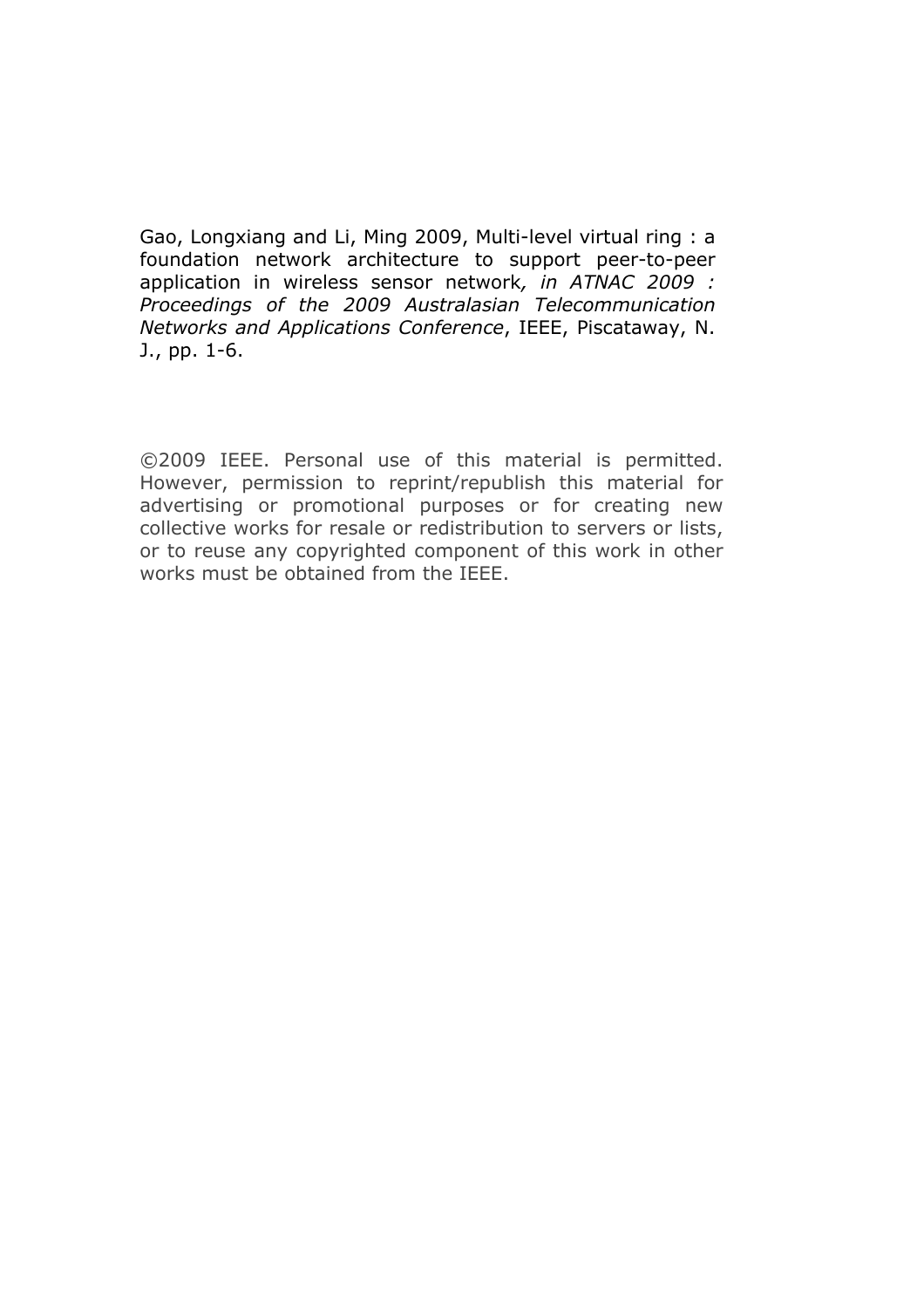# Multi-level Virtual Ring: a Foundation Network Architecture to Support Peer-to-Peer Application in **Wireless Sensor Network**

Longxiang Gao and Ming Li School of Information Technology Deakin University, Melbourne Campus 221 Burwood Hwy, Burwood, VIC 3125 Email: lxg@deakin.edu.au

*Abstract*—Two main problems prevent the deployment of peerto-peer application in a wireless sensor network: the index table, which should be distributed stored rather than uses a central server as the director; the unique node identifier, which cannot use the global addresses. This paper presents a multi-level virtual ring (MVR) structure to solve these two problems.

The index table in MVR is distributed stored by using the DHT technique. MVR is constructed decentralized and runs on mobile nodes themselves, requiring no central server or interruption. Naming system in MVR uses natural names rather than global addresses to identify sensor nodes. The MVR can route directly on the name identifiers of the sensor nodes without being aware the location. Some sensor nodes are selected as the backbone nodes by the backbone selection algorithm and are placed on the different levels of the virtual rings. MVR hashes nodes' identifiers on the virtual ring, and stores them at the backbone nodes. Furthermore, MVR adopts cross-level routing to improve the routing efficiency.

Experiments using ns2 simulator for up to 200 nodes show that the storage and bandwidth requirements of MVR grow slowly with the size of the network. Furthermore, MVR has demonstrated as self-administrating, fault-tolerant, and resilient under the different workloads.

Index Terms-peer-to-peer, name routing, DHT, sensor network, multi-level virtual ring

#### I. INTRODUCTION

THE demand of peer-w-poor upproved in near future,<br>sensor network is high and expected in near future,  $\blacksquare$  HE demand of peer-to-peer applications in wireless because the wireless sensor network is easy to be deployed: no network administration is required when nodes join or leave the network[1]. The peer-to-peer application in wireless sensor network requires a distributed index system [2] with unique name identifier and efficient searching and routing scheme.

The distributed index system is used to hash nodes' identifiers on the virtual ring, and uses Distributed Hash Table (DHT) [3], [4], [5], [6] techniques to store them at key nodes. The name identifier system is designed to identify a node into a certain size digital hashed value. Currently, lots of routing schemes are using the geographic address identify system to support searching and routing packets, the address routing schemes in sensor network need to deploy servers or beacons [7], [8] to allocate addresses for sensor nodes. It is suitable for the peer-to-peer application in the wired network, however it is impossible in wireless sensor network, if we

consider the mobility character of wireless sensor network. By analyzing these characters, we believe the new peer-to-peer routing scheme should be based on name identifier rather than address.

 $\mathbf{1}$ 

We analyze MVR, show that it is correct and efficient, and present simulation results to support our analysis by using ns2 [9] simulator. MVR does not only using the crosslevel routing to improve the routing efficiently, but also being scalable in the following senses:

- 1) Nodes in sensor network does not need other global information to identify their names.
- 2) The searching process should be efficient, without address identifier and broadcast.
- 3) The routing process should be smart, without going through every node along the route.

The rest of the paper describes the design and simulated performance of MVR. Section 2 reviews the existing related schemes in sensor network. Section 3 describes the structure and algorithms of MVR in details. Section 4 studies the simulation results of MVR. Section 5 suggests areas for future research. Section 6 summarizes the paper's contributions.

## **II. RELATED WORK**

Currently, a variety of peer-to-peer applications have been widely deployed and used in Internet, such as Skype [10]. In these applications, files are stored at the peers rather than at a central server and, as opposed to the traditional clientserver model, files are transferred directly between peers. Unfortunately, most of the current peer-to-peer systems are not scalable. For example, in Skype a central server is required to store the login and index information in which user names and passwords are stored. This server also ensures that Skype login names can be mapped to IP address and port number via STUN protocol. Since this paper is focus on the foundation of peer-to-peer application in wireless sensor network, we put our work mainly in the routing scheme of the context of wireless routing.

Based on routing schemes and principles [11], we classify them into two categories: address routing and name routing. All traditional routing schemes, such as Destination Sequenced Distance Vector (DSDV)[12], Ad-hoc Ondemand Distance Vector Routing (AODV)[13], Hierarchical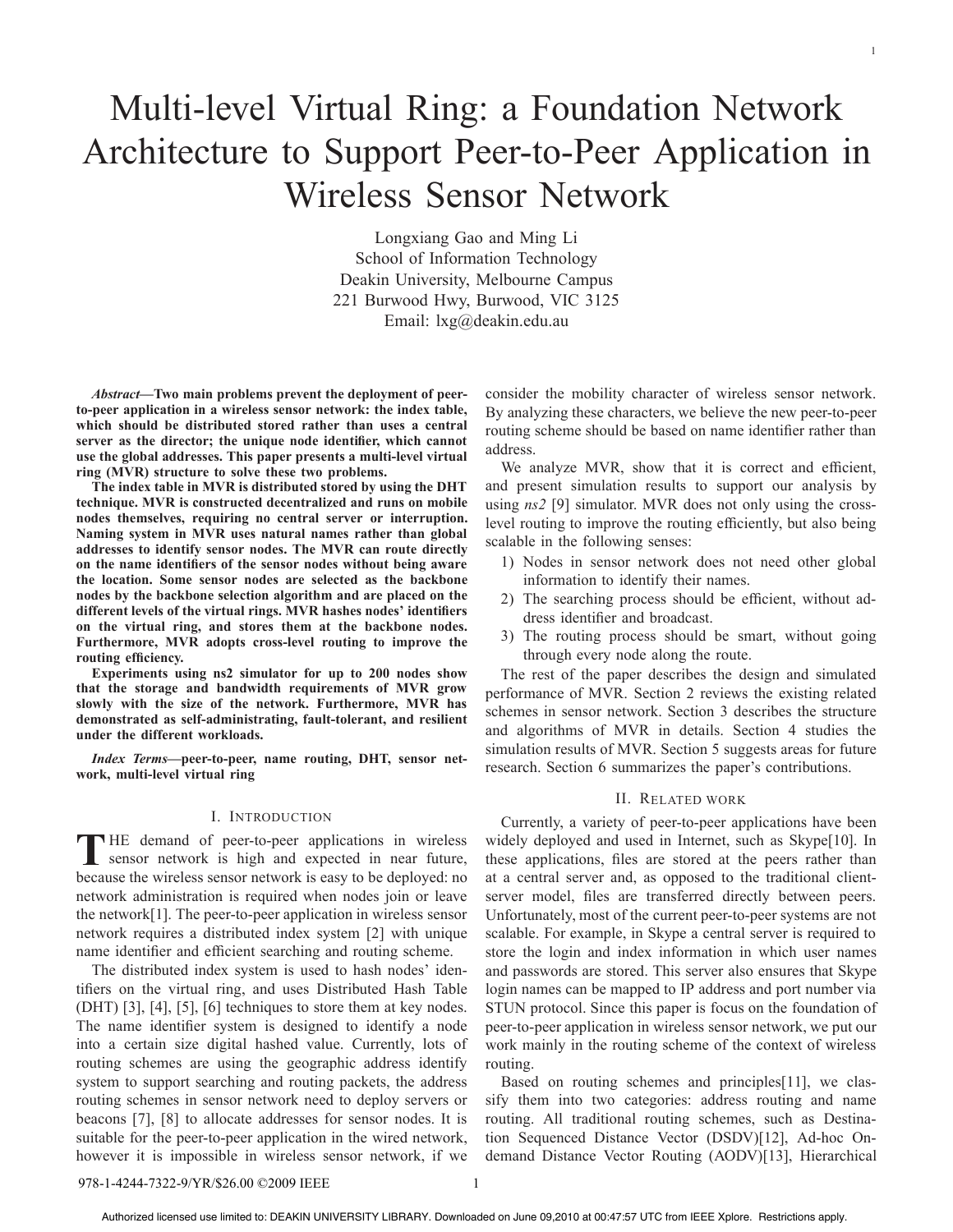State Routing (HSR)[14], Beacon Vector Routing protocol (BVR)[8], Greedy Perimeter Stateless Routing (GPSR)[7] and so on, are belonging to the address routing category. They use addresses as their unique identifiers, which are widely used in wired network, but it is not suitable in the wireless sensor network. Because, in the wireless sensor network, topologies are not static, instead locations for sensor nodes are dynamic changed. Therefore address identifiers can not be used to unique identify a sensor node.

The naming routing is developed to suit these characters in wireless sensor network $[15]$ , where each node can use a name as a unique identifier (i.e., MAC address) and distribute it among a sensor network without pre-defined address information. By using this way, name routing avoids drawbacks of address routing and can be deployed in a large sensor network where every node can identify its name by through self-learning process. Virtual Ring Routing (VRR)[16] is an originator for the name routing. The VRR uses the sensor node's natural identifier and DHT to map sensor nodes into a ring. Based on this ring, VRR performs continuous hash searching and single route routing. This routing protocol can achieve name routing and avoid drawbacks in the address routing.

In this paper, we introduced the multi-level virtual ring (MVR) structure which belongs to the name routing category. MVR improves the routing performance which VRR has suffered from the single level routing. With the backbone  $s$ election function, the connectivity is considered in calculation to determine the backbone nodes on the different levels of ring. With the DHT-style searching and mapping, the sensor nodes can be located in maximum  $log(N)$  steps in a network with  $N$  nodes. With the cross-level routing mechanism, packets do not need to go through every node along the single route.

## III. MULTI-LEVEL VIRTUAL RING FRAMEWORK

Some challenge exist to support peer-to-peer applications running in wireless sensor networks: addresses are not suitable to identify mobile nodes because network topologies are not static; sensor nodes have limited resources in terms of memory and power which are sensitive for the size of the routing table; and the routing performance is also a big concern.

The Multi-level Virtual Ring (MVR) structure aims at fixing these problems. First, the MVR gets rid of addresses altogether. That is, we propose to route directly on the name identifiers of mobile nodes. The name identifier system is applied to organize the different node name format into a certain size format. Second, the MVR uses the backbone selection algorithm to select key nodes and place them on the different levels of the ring. Third, with Distributed Hash Table  $(DHT)$  [3], [5] techniques, the information of the backbone nodes and peer-to-peer application data can be distributed mapped on the ring which helps to reduce the size of the routing table. Finally, in most cases, packets can be routed crossing multiple levels, which improves the routing performance by a shortcut path and saves power.

In order to implement the MVR structure and exert its advantages, we developed the following components:



Fig. 1. A sample of sensor network

- Backbone Selection
- Naming
- Mapping
- Searching
- Routing

## $A.$  *Backbone Selection*

The backbone selection is used to differentiate key nodes from normal nodes and organize them as the backbone nodes for each virtual level, according a certain selection criteria. The rest of normal nodes will be treated as children or leaves belonging to backbone nodes.

The backbone selection algorithm is a self-running algorithm, it does not need to set up any infrastructure. Instead, each node runs this algorithm and gets its virtual level information. For a graph  $G = (V, E)$ , a vertex  $v \in V$  represents a node, and an edge  $(u, v)$  indicates that two nodes u and v are within their transmission range. A subset of the vertex,  $V_b \subseteq V$ , is a backbone set if each vertex in  $V - V_b$  has at least one neighbor in  $V<sub>b</sub>$ . A virtual backbone ring is constructed by virtually connecting the backbone nodes. We develop this algorithm for constructing the virtual backbone ring.

The first step of backbone selection algorithm for each sensor node is to send hello message (HelloMessage) to its one hop physical neighbors, where the HelloMessage includes the source node' MAC address. When receiver receives the HelloMessage, it will get the sender's MAC address from the packet header and store this MAC address into its own physical neighbor set. After a certain time, every node gets all its physical neighbors' MAC addresses and stores them into its own physical neighbor set.

The second step of backbone selection algorithm is to send the backbone selection message. The backbone selection message includes the current physical neighbor set it has. When the node receives backbone selection messages, it will get the source node's physical neighbor set from these message and compare them with its own physical neighbor set. If the receiver's physical neighbor set includes the sender's physical neighbor set, that means the receiver is the key node. Then the receiver sends a get rid of message to the sender and assigns the selection round number as its virtual level information, in this case the round number is  $1$ , so the virtual level information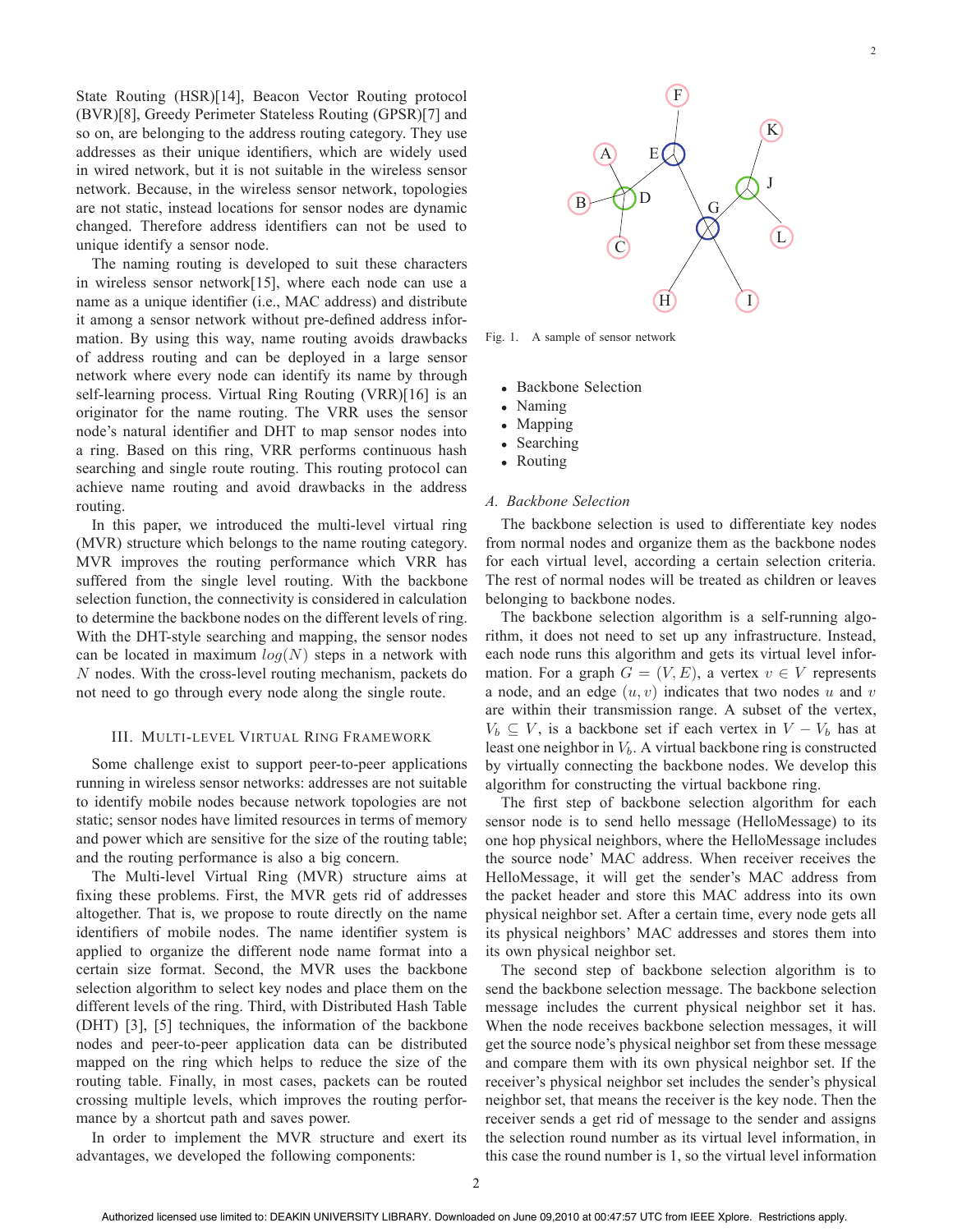**Algorithm 1 Backbone Selection Algorithm** 

| 1: int VirtualLevel=1, MyLevel=0;                              |
|----------------------------------------------------------------|
| 2. Receive backbone selection message with the neigh-          |
| bor_set parameter                                              |
| 3: while MyLevel= $=0$ do                                      |
| <b>if</b> my_neighbor_set includes the neighbor_set then<br>4: |
| Inform source sensor node to get rid of itself and<br>5:       |
| VirtualLevel <sup>++</sup>                                     |
| else<br>6:                                                     |
| $MyLevel = VirtualLevel$<br>7:                                 |
| end if<br>8:                                                   |
| $9:$ end while                                                 |
|                                                                |

for the receiver is 1. After that, the receiver will enter into the next backbone selection round. If the sender's physical neighbor set includes receiver's physical neighbor set, then the  $\alpha$  receiver will get rid of itself and inform the sender to enter into the next round. When the receiver get rid of itself, it will assign this round number as its current virtual level. If neither the sender or receiver is included each other, then this backbone selection message will be dropped. And both node will enter into the next round. In the second round, nodes will update their backbone selection set, which originally is the same as the physical neighbor set. And they will send and receive backbone selection messages as the first round, except there is no children at all. After several rounds, nodes will be get rid of by themselves or by other nodes. Eventually, there should only left one or zero node in this sensor network. If there is zero node, the backbone selection process will be stopped. If there is one node left, this node will assign the virtual level as that round's number, and the backbone selection process will be stopped. After this backbone selection process, every node will get a virtual level and this virtual level will be used in the naming and mapping process.

For example, in the sensor network shown in Figure 1. In the first round the nodes in red color are grouped into the "leaves" nodes because they are "children" of the other nodes  $(i.e., green nodes and blue nodes).$  These nodes  $(in red color)$ are removed from the backbone selection. The other nodes (in green color and blue color) form the Level 1 backbone ring. In the second round, the nodes in green color will be removed because they are the "children" of the other nodes (in blue color). So, the nodes (in blue color) form the Level 2 backbone ring. In this case node  $A,B$  and  $C$  are the children of D; node H and I are children of node G; node K and  $L$ are children of J and node F is the child of E. The key node  $G,J,D$  and  $E$  form the bottom virtual ring; node  $G$  and  $E$  form the second virtual ring and map to the bottom virtual ring at the same time, as shown in Figure 2.

## *B. Naming*

The naming process is to give node a unique identifier. Based on this process, nodes can be assigned unique names with their embedded identifiers in an organized sensor network. The most important thing is that this naming process is a self-learning process. So, we can avoid to deploy any



Fig. 2. After the backbone selection process, the position of each node

**TABLE I** THE DISTRIBUTED ROUTING

| At node | Other node 1 | Other node 2 | Other node 3 |
|---------|--------------|--------------|--------------|
| Node(0) |              |              | (4           |
| Node(1) | 21           | (3,          | (5           |
| Node(2) | 3)           | (4)          | (6           |
| Node(3) | 4)           | 5            |              |
| Node(4) | 5)           | (6)          | (0)          |
| Node(5) | (6)          |              |              |
| Node(6) |              | ( )          | 2.           |
| Node(7) |              |              |              |

infrastructure, which is the one of the goals for pure peer-topeer application in wireless sensor network.

The naming process in MVR uses hash function, such as SHA-1 [17], to hash nodes' identifiers. In MVR, we use the embedded hash function,  $NodeHash(MAC, Level)$ , to generate the nodes' identifiers. In the  $NodeHash(MAC, Level)$ function, it has two entries, one is the node's name identifier, MAC address in this case, another is the node's virtual level information which is obtained from the backbone selection step. By using this way, we can give each sensor node a unique identifier which contains the node's MAC address and the virtual level information associated with the node. Since the size of the result from SHA-1 is 128 bits, it can avoid two entries have the same hash value in most cases. After the hashing process, nodes have their own unique hash values as their identifiers in the sensor network.

## *C. Mapping*

The mapping process in MVR applies the DHT techniques  $[3]$ ,  $[6]$  to distribute the routing information on the ring. Thus a node resolves the hash function by communicating with a few other nodes. DHT uses a variant of ordered hash values, which is similar to consistent hashing  $[4]$ , to assign those unique identifiers to sensor nodes, where each node receives roughly the same number of name identifiers  $O(log(N))$ . On the bottom level of MVR, it becomes a DHT ring, in which all identifiers are mapped into the ring.

After the mapping process, a smart and routable sensor network has been created. Each node maintains a node index table to store the relevant routing information. For example, there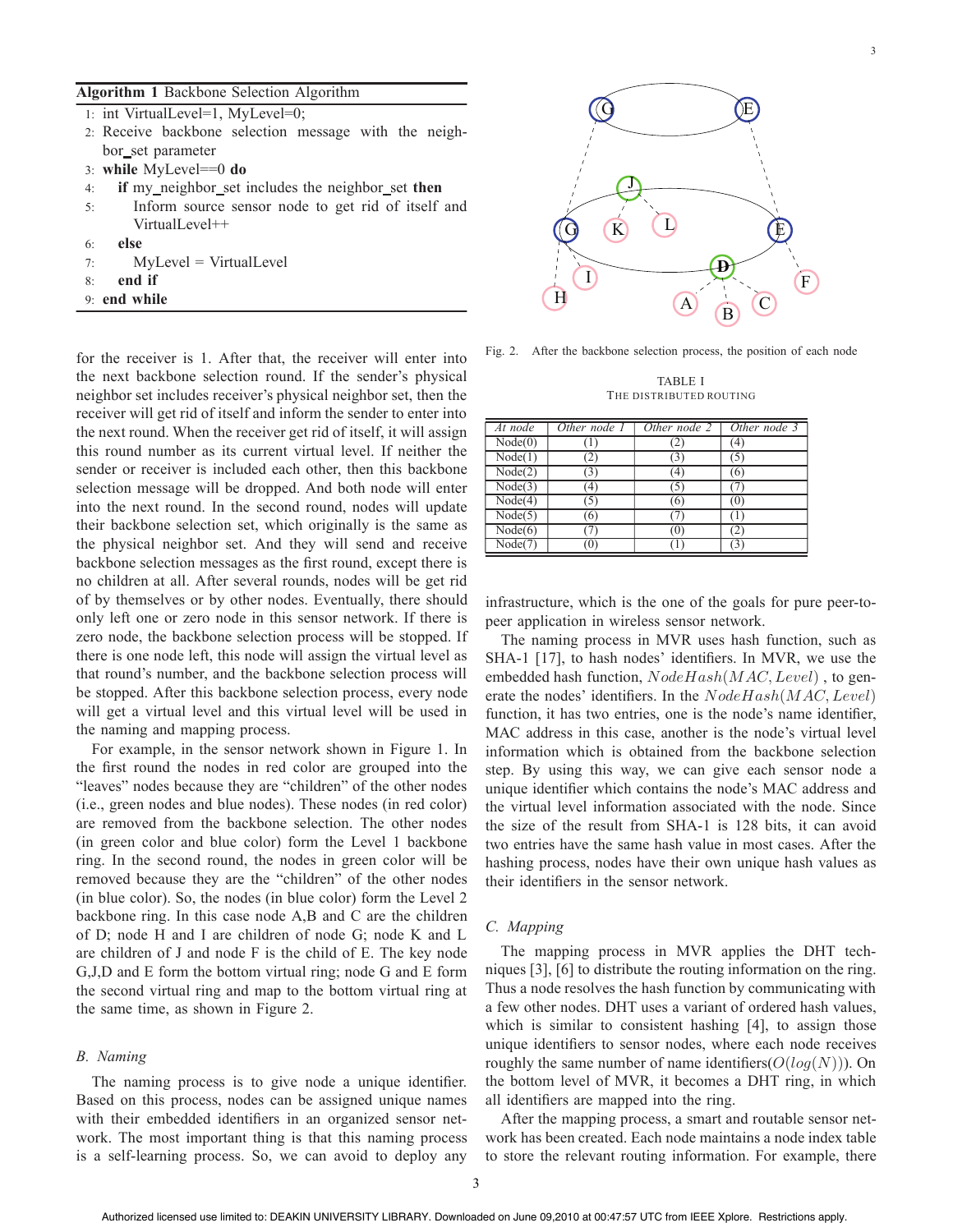

Fig. 3. Key location for a network with nodes 0, 1 and 3

**TABLE II** DEFINITION OF VARIABLES FOR NODE N, USING M-BITS IDENTIFIERS

| <b>Notation</b>     | Definition                                                 |
|---------------------|------------------------------------------------------------|
| $finger[k]$ . start | $(n+2^{k+1}) \mod 2^m, 1 \leq k \leq m \mod$               |
| intrval             | $f{\text{inger}}[k]$ .start, $f{\text{inger}}[k+1]$ .start |
| node.               | first node $\geq$ n.finger[k].start                        |
| successor           | the next node on the identifier circle                     |
| predecessor         | the previous node on the identifier circle                 |

are 8 nodes in Figure 3. The distributed routing information is shown in Table I in which each node just stores 3 other nodes information  $(log(8) = 3)$ . The i<sup>th</sup> other node at the node *n* is calculated as  $n + 2^{i-1}$ . The interval between the  $i^t$ other node and  $(i + 1)^{th}$  other node is  $2^{i-1}$ . For example, a node 0, the first other node should be stored is node  $0+2^{1-}$ which is node 1. The second other node at node  $0$  is nod  $0 + 2^{2-1}$  which is node 2. The third other node at node 0 i node  $0 + 2^{3-1}$  which is node 4.

## D. Searching

The searching process in MVR is inspired idea from the Chord [3], [6]. A node in Chord needs only a small amount of "routing" information about other nodes' identifiers. MVR borrows this idea, but the purpose of searching in MVR is different. The searching purpose in MVR is to identify the destination node's identifier or level information through searching the node identifier.

According to the Chord, let  $m$  be the number of bits in the key node identifiers. Each node,  $n$ , maintains a routing table with (at most) m entries, called a finger table. The  $i<sup>t</sup>h$  entry in the table at node n contains the identity of the first node, s, that succeeds n by at least  $2^{i-1}$  on the identifier circle, i.e.,  $s = successor(n + 2^{i-1})$ , where  $1 \leq i \leq m$  (and all arithmetic is modulo  $2^m$ ). We call node s the  $i^th$  finger of node n, and denote it by n.finger[i].node (see Table II).

For example, consider the Figure 3. Suppose node 3 wants to find the successor of identifier 1. Since 1 belongs to the circular interval  $[7,3)$ , it belongs to 3.finger $[3]$ .interval; node 3 therefore checks the third entry in its finger table, which is 0. Because 0 precedes 1, node 3 will ask node 0 to find the successor of 1. In turn, node 0 will infer from its finger table that 1's successor is the node 1 itself, and return node 1 to node 3.

#### E. Routing

The routing process in MVR inherits the advantages of multi-level virtual ring, where the cross-level routing can be deployed. With cross-level virtual ring, packets can be forwarded efficiently to the destination without flooding. After the searching process, the source node obtains the destination level. Then the sensor node looks up the cross-level interface to decide which physical neighbor is the most suitable node as the next hop.

Every node in MVR maintains a routing table, where the virtual level interface and the physical neighbor set are stored. When a node receives a packet, it will analyze the packet header to find the destination level and compare with its own level by using the level similarity decision algorithm (Algorithm 2) to calculate its next hop, which towards the destination level. When a node, located at the destination level, receives this packet and finds the destination level from the packet header is the same as its own level. Then this node will forward the packet according the short path using the best virtual neighbor, which is similar to the idea of VRR [16]...

|    | <b>Algorithm 2</b> Level Similarity Decision Algorithm        |
|----|---------------------------------------------------------------|
|    | 1. Receive forward packet with dest_level and dest_identifier |
|    | parameters                                                    |
|    | 2: if The dest_level $>$ my_level then                        |
| 3: | Source node looks up its upper interface and compares         |
|    | with its physical neighbor set to find which one should       |
|    | be selected as next hop                                       |
|    | 4: else if The dest_level $\lt$ my_level then                 |
| 5: | Source node looks up its down interface and compares          |
|    | with its physical neighbor set to find which one should       |
|    | be selected as next hop                                       |
|    | $6:$ else                                                     |
|    | Packet has been arrived on the destination level and          |
|    |                                                               |

- should forward this packet to its next hop according its virtual neighbor set
- 8: end if

The idea behind MVR routing forward is to take advantages of the cross-level forwarding. By deploying this mechanism, packets can bypass some "useless" routing nodes and be forwarded directly.

## F. Scalability

One of the big characters of peer-to-peer in wireless sensor network is to have a good scalability[18]. This require MVR should be a network structure where every node can join in and leave easily without affecting the sensor network's structure and other nodes' connection. MVR uses two main methods to make sure new nodes can join into the original sensor network. One way is just to link a new node to the bottom level as a child. The other one is that after a certain time, the sensor network will repeat the backbone selection process and create a new multi-level virtual ring to suit the new topology.

When a new node join into a sensor network, that means this node is already linked to another node and located in this sensor network. Since, this new node can be treated as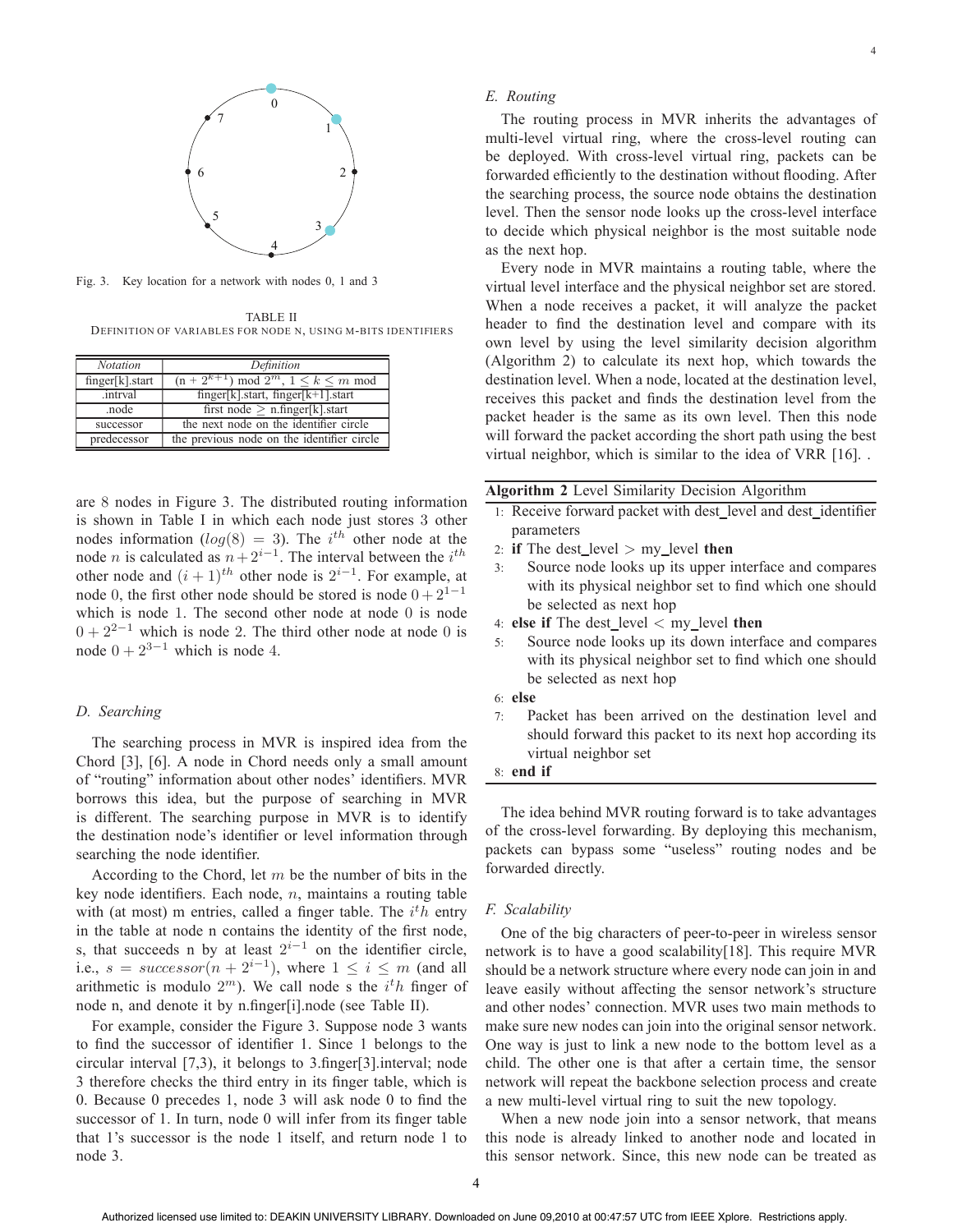

Fig. 4. Hop Counts to Find a Certain Node

another node's child, it can be added to the existing network as a "child" and linked to the bottom level with its "parent". After that, this new node will use the  $MVRHash()$  to get a unique identifier from the MVR. Then the node sends its MVR identifier to the bottom level through its parent and then the bottom level will add this new identifier into the DHT. After these two steps, this new node can be added as a normal node in this sensor network.

After a certain time, which depends on the size of the network, the sensor network should be updated. The process of updating is the same as forming a new MVR sensor network. It needs backbone selection, naming and mapping. After this two steps, new nodes can be located at the right place, which can improve the routing efficiency.

We use notation employed in asymptotic analysis to describe various scalability characteristics. Thus we use the  $\Omega(X)$  to denote a lower asymptotic bound,  $O(X)$  to denote an upper asymptotic bound, and  $\Theta(X)$  to denote a simultaneous upper and lower asymptotic bound. By asymptotic bound, we refer to the scaling behavior of the protocol with respect to a given variable.

In MVR, the backbone nodes (e.g.,  $N$  nodes) are formed to level-1 of the ring. Then, up to  $N-2$  nodes at maximam are further formed to level-2 of the ring, etc. In general, with a level degree of  $d$ , the size of the routing table will be on the order of  $O(d * log N)$ .

# *G.* Simulations

In order to measure the design goals of name routing MVR, we evaluate our ideas on *ns-2*. The simulations compared the performance of MVR, DSR[19], AODV[13] and Single Virtual Ring (SVR), which is similar to the VRR $[16]$ . Since it is a new peer-to-peer name routing structure in wireless and sensor network, we mainly focus on the reliability[20] and routing performance simulation results in this paper.

*1) Evaluation Metrics:* We measured the fraction of searching a target node, the end-to-end delay for these packets and the number of processing messages per correct delivery of MVR. Each experiment run three times and we present the average result for each metric. We used the same traffic and topology patterns for all protocols.



Fig. 5. End-to-end Delay

2) Performance of searching a target node: One of purposes of the MVR structure is to quickly find and locate the target node. We designed an experiment to test how many hops are needed to find a target node in the MVR structure. We compared the performance of the MVR searching with the SVR searching. The searching performance has been tested in the different sensor networks with different power, mobile speed and different number of sensor nodes, range from 5 to 32 respectively. The results are shown in the Figure 4.

Based on the results, we see the searching performance of MVR is roughly constant to the size of the network. The reason is that during a certain time the MVR structure is steady and it uses DHT technique for the searching process which needs only  $O(logN)$  hops, where the N stands for the number of nodes in a sensor network. With the cross-level routing, MVR performs better than the Single-level Virtual Ring (SVR) structure because the cross-level routing can take the shortcut route.

3) Performance of end-to-end delay: The end-to-end delay is a important metric in sensor network. If the end-to-end delay is high, this routing protocol is unacceptable. So, we design an experiment to test the performance of end-to-end delay. This experiment test the traffic messages from 50 to 200.

From the Figure 5, we can find the end-to-end delay for MVR, AODV and DSR are similar but for SVR is higher than previous three routing protocols. This is due that SVR map all nodes' name identifiers to the single ring and perform the routing scheme on the single ring. While MVR uses cross-level forward, where packets always go up before they get to the destination node's level. By using this way, packets can bypass lots of 'useless' routing nodes and always keep a right route. This idea is similar to the address routing but we implement it on the name routing structure.

Based on this experiment, we can find the end-to-end delay of MVR is similar to the address routing protocols and much better than SVR.

4) Performance of message overhead: When analyze the efficient of routing protocol, the message overhead is a key metric to be tested. We design a experiment to test how much packet needed to process for one delivery. The number of traffic message is the same as before, we start from 50 to 200.